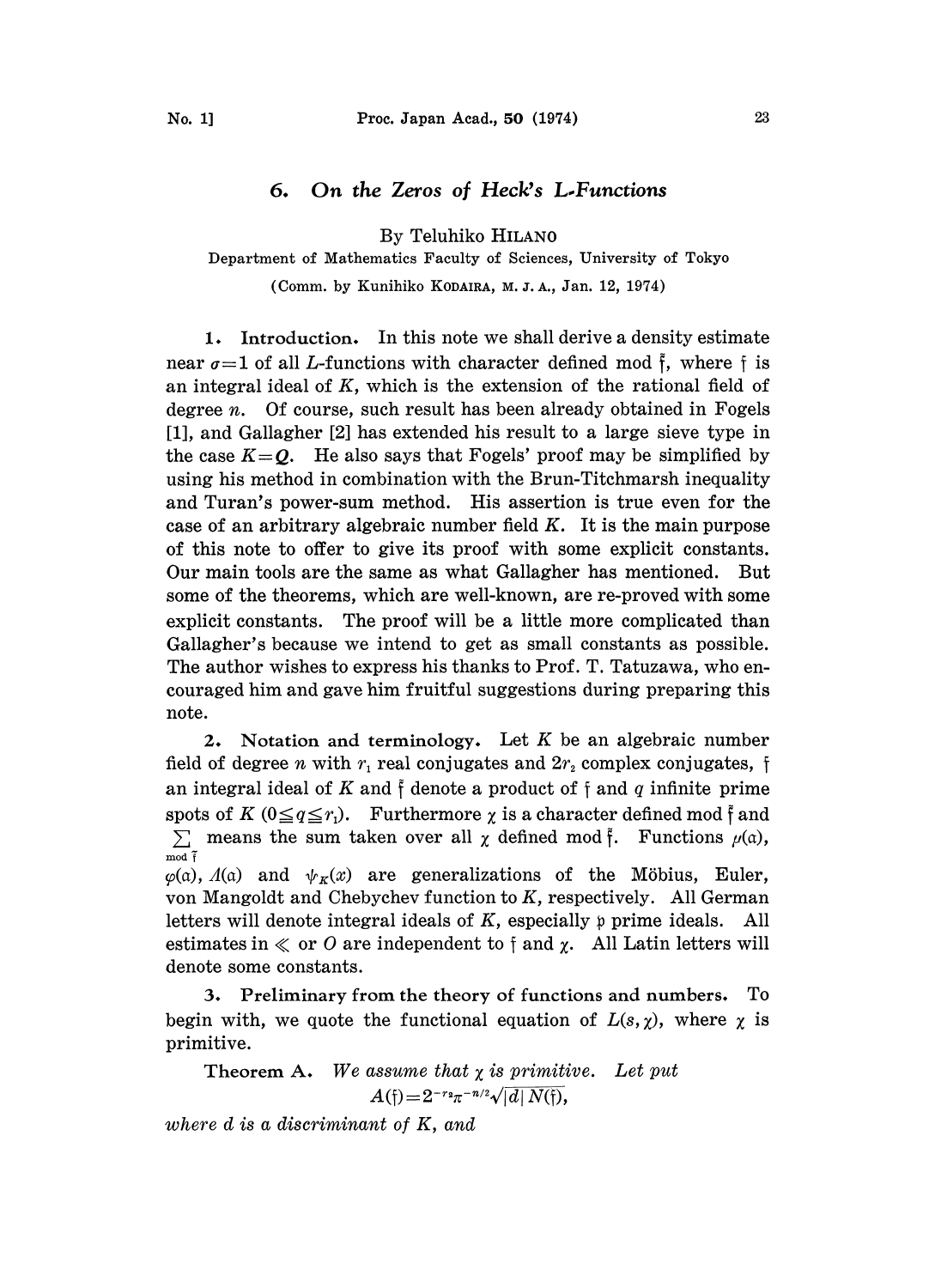24 T. HILAN0 [Vol. 50,

$$
\xi(s,\chi) = A(\mathfrak{f})^s \Gamma\left(\frac{s+1}{2}\right)^q \Gamma\left(\frac{s}{2}\right)^{r_1-q} \Gamma(s)^{r_2} L(s,\chi). \tag{1}
$$

Then we have

$$
\xi(s,\chi) = W(\chi)\xi(1-s,\chi),
$$
  
where  $W(\chi)$  is only determined by  $\chi$  and  $|W(\chi)|=1$ .

From this theorem we obtained the following estimate.

Proposition 1. If  $-10 \leq \sigma < 0$ , then we have

$$
|L(s,\chi)| \leq c_1(\sigma)(N(\tilde{t})(|t|+2)^n)^{-(\sigma-1/2)}.
$$
 (2)

**Proof.** We first assume that  $\chi$  is primitive. Then, by Theorem A, Stirling's formula and the assumption, we have

$$
|L(s,\chi)| \leq c A(\mathfrak{f})^{1-2\sigma}(|t|+2)^{-n(\sigma-1/2)} \leq c_1(\sigma)(N(\mathfrak{f})(|t|+2)^n)^{-(\sigma-1/2)}.
$$

If  $\chi$  is not primitive, then let  $\chi^*$  be a primitive character induced by  $\chi$ . We assume that  $\chi^*$  is defined mod  $\tilde{\tau}^*$ . Then, by the definition of  $L(s, \chi)$ , we get

$$
L(s, \chi) = L(s, \chi^*) \prod_{\substack{\mathfrak{x}, \chi^*(\mathfrak{p}) \neq 0 \\ \chi(\mathfrak{p}) = 0}} \left(1 - \frac{\chi^*(\mathfrak{p})}{N(\mathfrak{p})^s}\right)
$$

and

$$
\left|\prod_{\mathfrak{p},\chi^*(\mathfrak{p})\neq 0,\chi(\mathfrak{p})=0}\left(1-\frac{\chi^*(\mathfrak{p})}{N(\mathfrak{p})^s}\right)\right|\leq c(\sigma)\prod_{\mathfrak{p}\upharpoonright f/\uparrow^*}N(\mathfrak{p})^{-\sigma+1/2}\leq c_1(\sigma)N(\mathfrak{f}/\mathfrak{f}^*)^{-\sigma+1/2}.
$$

Hence

$$
|L(s,\chi)| \leq c_1(\sigma)(N(\mathfrak{f}^*)(|t|+2)^n)^{-\sigma+1/2}N(\mathfrak{f}/\mathfrak{f}^*)^{-\sigma+1/2}.
$$

 $q.e.d.$ 

Corollary 2. For  $s = \sigma + it$ ,  $-\epsilon \leq \sigma \leq 1 + \epsilon$ , we get  $|(s-1)L(s, \chi)| \leq c_2(\varepsilon)(N(\tau)(|t| + 2)^n)^{(1+\varepsilon - \sigma)/2}(|t+1|).$  (3)

This corollary is immediately obtained by Proposition 1 and Phragmén-Lindelöf principle. Now we quote two well-known theorems;

Proposition 3. Let Z denote the number of zeros  $\rho = \beta + i\gamma$  of  $L(s, \chi)$  which satisfy the conditions  $\beta \geq 0$  and  $t \leq \gamma \leq t+1$ . Then we have  $Z \leq c_3 \log N(\mathfrak{f}) (|t| + 2)^n.$  (4)

Proposition 4. Let  $f(s)$  be regular in the disc  $|s-s_0| \leq r$ , and **Proposition 4.** Let  $f(s)$  be regular in the disc  $|s-s_0| \le r$ , and  $f(s_0) \ne 0$ . We assume that  $|f(s)/f(s_0)| \le e^M$  there. And  $\rho$  runs over the zeros of  $f(s)$  in the region  $|s-s_0| \leq r/2$ . Then for  $s, |s-s_0| \leq r/4$ , we have

$$
\left|\frac{f'}{f}(s)-\sum_{\rho}\frac{1}{s-\rho}\right|<\frac{16M}{r}.\tag{5}
$$

Proposition 5. For  $s$ ,  $\left| s- \left( \frac{9}{8} + it \right) \right| \leq 1/4$  (and  $|t| \geq 2$  if  $\chi = \chi_0$ ),

have

$$
\left|\frac{L'}{L}(s,\chi)-\sum_{\rho}\frac{1}{s-\rho}\right|\leq 8\log N(\mathfrak{f})(|t|+2)^n+O(1)\tag{6}
$$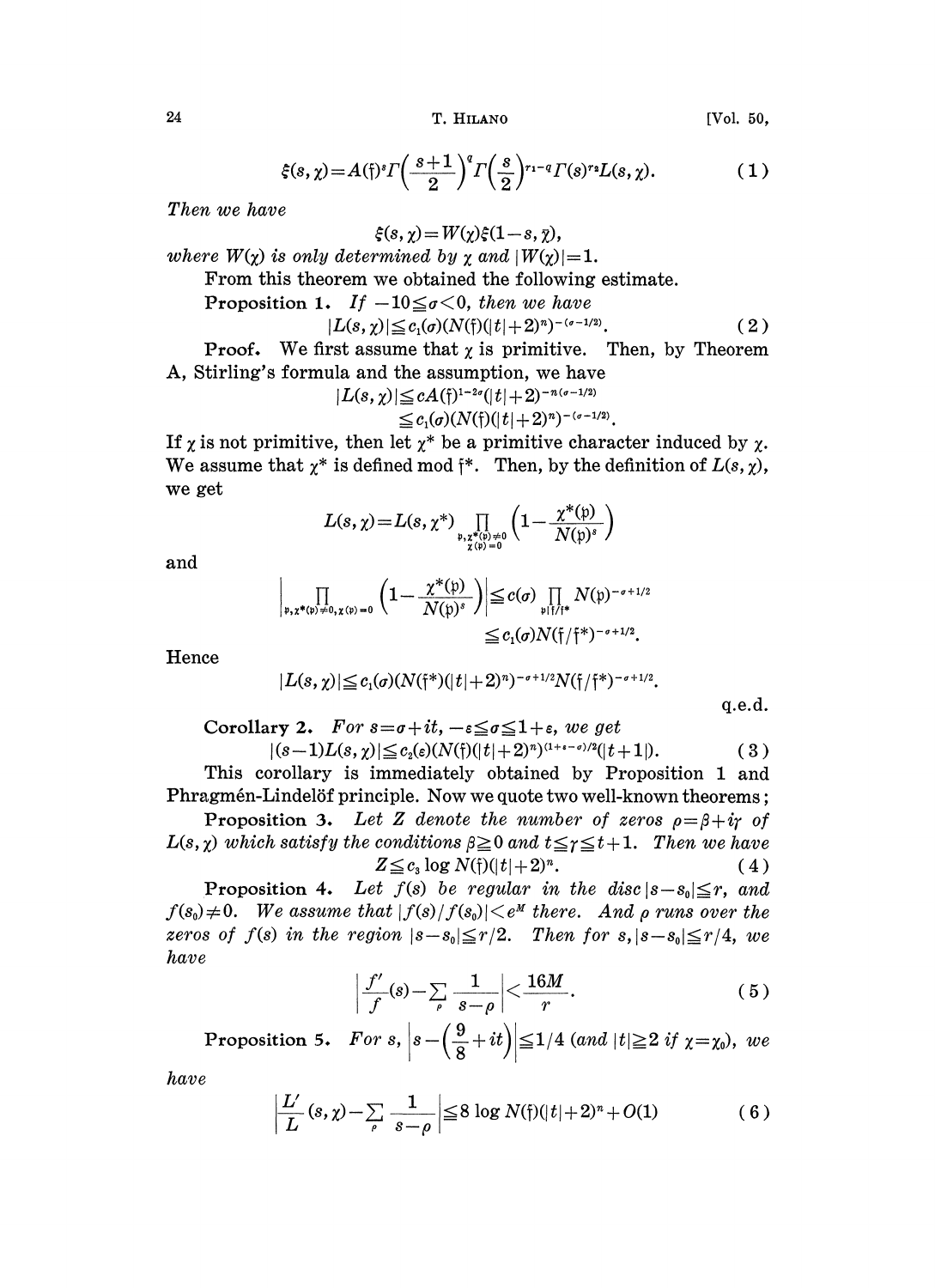where  $\rho$  runs over the zeros of  $L(s,\chi)$  in the disc  $\left|s-\frac{9}{8}+it\right|\leq 1/2.$ 

This is easily obtained, putting  $r=1$  and  $s_0=\frac{9}{8}+it$  in Proposition

4 and  $\varepsilon = 1/8$  in Corollary 2.

Proposition 6 (Linnik). Let  $0 < \delta < 1/8$  and let N denote the number of zeros of  $L(s, \gamma)$  in the region  $|s-(1+it)|<\delta$ . Then we have

$$
N \le 32\delta \log N(\mathfrak{f})(|t|+2)^n + O(1). \tag{7}
$$

This proposition is obtained by the same method as Lemma 2.1 in Prachar [3] Chap. X, applying Proposition 5.

Proposition 7. We define the function  $p_k(u) = e^{-\frac{1}{2} \int_{-\infty}^{\infty} \int_{-\infty}^{\infty} \int_{-\infty}^{\infty} \int_{-\infty}^{\infty} \int_{-\infty}^{\infty} \int_{-\infty}^{\infty} \int_{-\infty}^{\infty} \int_{-\infty}^{\infty} \int_{-\infty}^{\infty} \int_{-\infty}^{\infty} \int_{-\infty}^{\infty} \int_{-\infty}^{\infty} \int_{-\infty}^{\infty} \int_{-\infty}^{\infty}$  $\frac{u^k}{k!}$ . Then we

have

$$
0 \leq p_k(u) \leq 1 \quad \text{for } u \geq 0,
$$
  

$$
p_k(u) \leq b_1^k e^k \quad \text{for } 0 \leq u \leq b_1 k, \quad \text{where } b_1 < 1,
$$

and

$$
p_k(u) \leq (e^{1-b_2/2}b_2)^k e^{-u/2}
$$
 for  $u \geq b_2k$ , where  $b_2 > 2$ .

The proof is immediately done. (See also Gallagher [loc. cit.] p. 335.) Finally we quote more two famous theorems;

Theorem B (Turán). Let  $z_1, z_2, \cdots, z_k$  be complex numbers satisfying

$$
1{\geq}|z_1|{\geq}|z_2|{\geq}\cdots{\geq}|z_k
$$

 $1 \geq |z_1| \geq |z_2| \geq \cdots \geq |z_k|.$ Then for all positive integers m and n (n $\geq k$ ), we have

$$
\max_{m\leq \nu\leq m+n}\left|\sum\limits_{j=1}^k z_j^*\right|\!\geq\!\left(\frac{n}{8e(m\!+\!n)}\right)^n
$$

Theorem C (Brun-Titchmarsh). Let  $E$  be one of ideal classes mod  $\tilde{f}$ . For  $x \geq (N(\tilde{f})/\varepsilon^n)^2$ , where  $0 \leq \varepsilon \leq 1$ , we have

$$
\pi(xe^*,\mathfrak{C})-\pi(x,\mathfrak{C})\ll \frac{\varepsilon x}{h(\mathfrak{f})\log x}
$$

uniformly on  $\varepsilon$ , x and  $\dagger$ , where  $\pi(x, \mathfrak{S}) = \sum_{\substack{N(\mathfrak{m}) \leq x, \mathfrak{n} \in \mathfrak{S}}} 1$  and  $h(\tilde{\dagger})$  denote the  $ideal$  class number  $\operatorname{mod} \mathfrak{\tilde{f}}.$ 

4. The proof of the density estimate. We put  $w=1+iv$ ,  $|v|\leq T$ (and if  $\gamma = \gamma_0$ , we also assume that  $|v|\geq 2$ ), and  $\mathcal{L} = \log N(f)T^n$ . We de-

Then the function

\n
$$
S = \frac{\gamma(p) \log N(p)}{p}
$$

$$
S_{x,y}(\chi,v) = \sum_{x \leq N(\mathfrak{p}) < y} \frac{\chi(\mathfrak{p}) \log N(\mathfrak{p})}{N(\mathfrak{p})^w}.
$$

 $\leq$ r $\leq$ r<sub>0</sub>, then for each  $x$  $\geq$ e<sup>4</sup>, we have Theorem 8. If  $L(s, \chi)$  has a zero in the disc  $|s-w| \leq r$  with  $c_4 \mathcal{L}$ 

$$
\int_x^{x^B} |S_{x,y}(\chi,v)| \frac{dy}{y} \gg x^{-cr} \log^2 x.
$$
 (\*)

(The constants in this theorem will be defined in the proof.)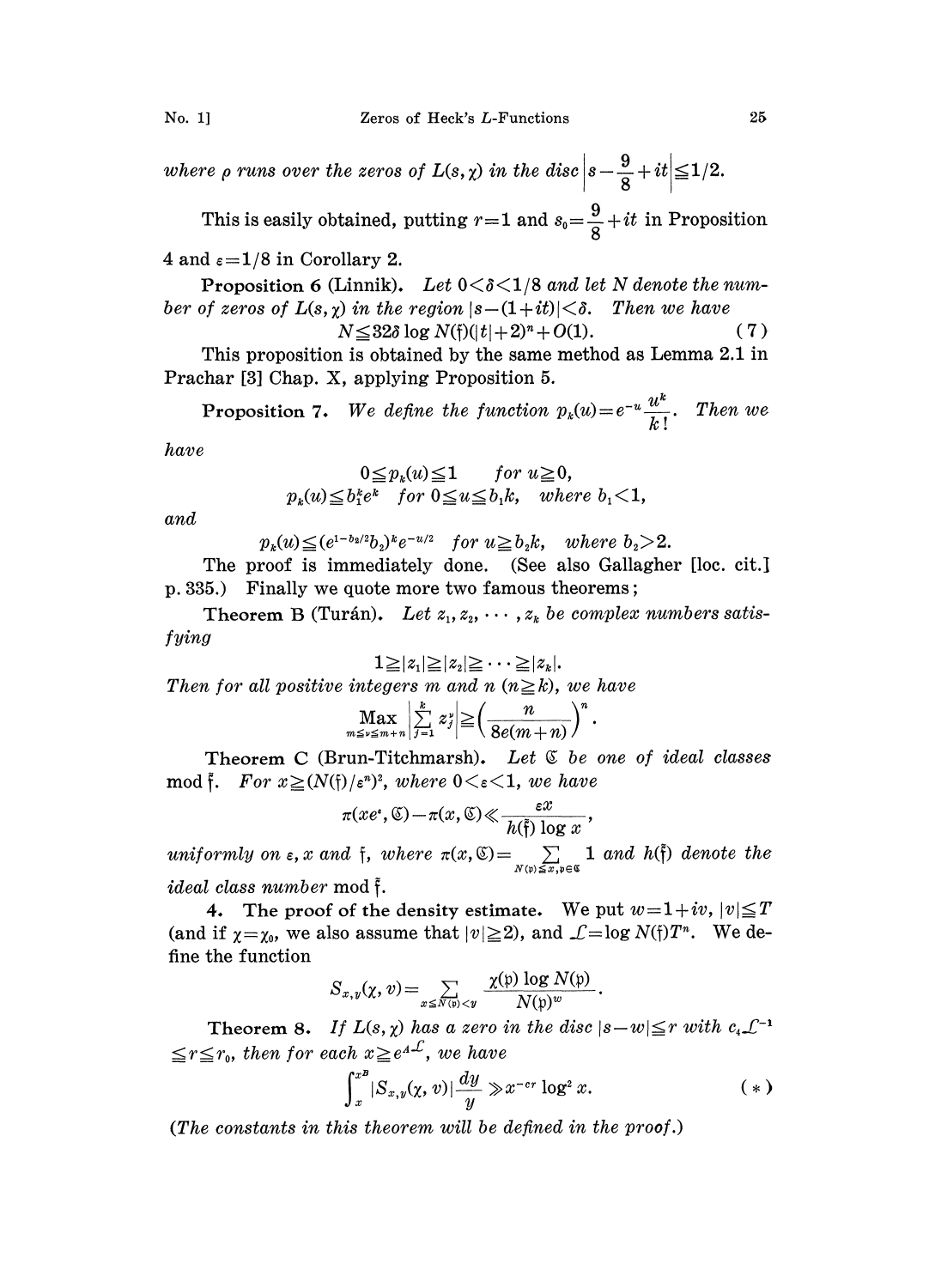26 T. HILANO [Vol. 50,

Proof. By Proposition 5 and Cauchy's integration formula, for s,  $\left| s - \left( \frac{9}{8} + iv \right) \right| \leq 1/8$ , we have  $\frac{1}{k\,!} \ \frac{d^k}{ds^k} \ \frac{L'}{L}(s,\chi) \!-\! (-1)^k \sum\limits_{|\rho - (\theta/8 + i v)| \leq 1/2} \ \frac{1}{(s\!-\!\rho)^{k+1}} \biggl| {<} c_{\mathfrak{s}} 8^k \mathcal{L}$ 

We now put  $s=br+w$ , where  $r<1/8$  and  $br<1/4$ , and estimate the contribution of the terms with  $|\rho-w| > \lambda$ , where  $r \leq \lambda \leq 1/8$ . Since we know from Propositions 3 and 6 that there are at most  $c_6 2^j \lambda \mathcal{L}$  terms satisfying the condition  $2^j \lambda \leq |\rho-w| \leq 2^{j+1} \lambda$  and each of such terms is at most  $(2^{j}\lambda)^{-(k+1)}$ , then for  $k \geq 1$ , the contribution is at most

$$
\sum_{j=0}^{\infty} c_6 2^j \lambda \mathcal{L}(2^j \lambda)^{-(k+1)} \leq 2 c_6 \lambda^{-k} \mathcal{L}.
$$

Therefore we obtain

$$
\frac{1}{k!} \frac{d^k}{ds^k} \frac{L'}{L}(s,\chi) - (-1)^k \sum_{|\rho-w|\leq \lambda} \frac{1}{(s-\rho)^{k+1}} \bigg| \bigg| < c_7 \lambda^{-k} \mathcal{L},
$$

where  $c_7 = c_5 + 2c_6$ . There are at most  $(32 + \varepsilon_1) \lambda \mathcal{L}$  zeros with  $|\rho - w| \leq \lambda$ and by the assumption  $\lim_{|s-w|\leq 2} |s-\rho| \leq (1+b)r$ . Hence, from Theorem B, we have

$$
\left|\sum_{|w-\rho|\leqslant 2^{-}}\frac{1}{(s-\rho)^{k+1}}\right|\!\geq\!\!\left(\frac{1}{8e(l\!+\!1)}\right)^{\!\!K}\!\!\left(\frac{1}{(1\!+\!b)r}\right)^{k+1}
$$

for some integer  $k \in [lK-1, (l+1)K-1]$  under the assumption<br> $K \geq (32 + \epsilon_1)\lambda \mathcal{L}.$  (8)

But

$$
\left(\frac{1}{8e(l+1)}\right)^k \geq \left(\frac{1}{8e(l+1)}\right)^{(k+1)/l} = F^{-(k+1)}, \text{ say.}
$$

Hence we get

$$
\bigg| \sum_{|w-\rho|\leq \lambda} \frac{1}{(s-\rho)^{k+1}} \bigg| \geq \bigg( \frac{1}{(1+b)Fr} \bigg)^{k+1}.
$$

Putting  $\lambda = ar$ , we consider the inequality

$$
\left|\left(\frac{1}{(1+b)Fr}\right)^{k+1}\right| \geq 2c_7\lambda^{-k}\mathcal{L}.
$$

The condition is satisfied if we choose  $a = (1 + b)(1 + \epsilon_2)F$  and assume  $r \mathcal{L} \geq c(\varepsilon_2)$  because

$$
(1+\varepsilon_2)^k \geq e^{\varepsilon_2/2 \cdot lK} \geq 4Fc_\tau r \mathcal{L}.
$$

Under the assumption, we get

$$
\left|\frac{1}{k\,!}\ \frac{L'}{L}(s,\chi)\right|\geq\frac{1}{2}\left(\frac{1}{(1+b)Fr}\right)^{k+1}
$$

Because of Re  $s > 1$  and  $s = w + br$ , we have

$$
\sum_{\mathfrak{a}} \frac{\chi(\mathfrak{a}) \Lambda(\mathfrak{a})}{N(\mathfrak{a})^w} p_k(br \log N(\mathfrak{a}) \geq \frac{1}{2b} \frac{((1+b^{-1})F)^{-(k+1)}}{r}.
$$
 (9)

We put  $A = (1 + b)B(32 + \epsilon_1)(1 + \epsilon_2)Fl$  and for given  $x \geq (N(f)T^n)^A$ , we also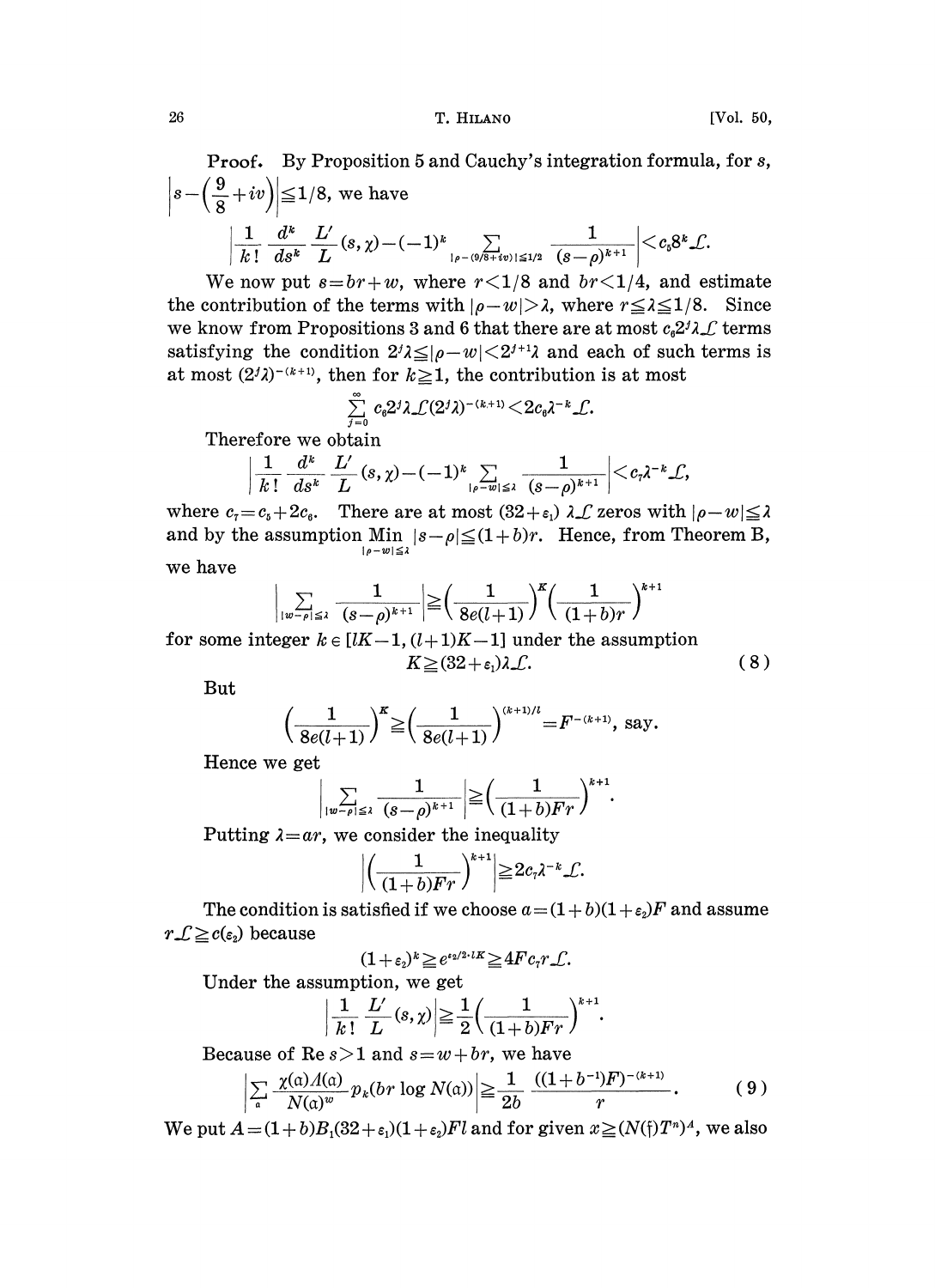put  $K=B_1^{-1}r \log x$  and  $B=(l+1)B_2/B_1$ , where  $B_2$  is sufficiently large. From this selection, the assumption (8) is satisfied and for  $N(a) \leq x$ , we have  $p_k(br \log N(\alpha)) \leq (bB_1e)^k$  and for  $N(\alpha) \geq x^B$ ,  $p_k(br \log N(\alpha))$  $\leq (beB_2/e^{bB_2/2})^k N(\alpha)^{-b r/2}$ . Hence we get

$$
\left|\sum_{N(\mathfrak{a})< x} \frac{\chi(\mathfrak{a})\Lambda(\mathfrak{a})}{N(\mathfrak{a})^w} p_k(br \log N(\mathfrak{a}))\right| \leq 2(bB_1e)^k \frac{B_1k}{r}
$$

and

$$
\sum_{N(\alpha)\geq x^B}\frac{\chi(\alpha)\Lambda(\alpha)}{N(\alpha)^w}p_k(br\log N(\alpha))\bigg|\leq 4(bB_2e^{1-bB_2/2})^k/r.
$$

Taking  $B_1 = 1/(1+b)Fe^2$ , we have

$$
|2(beB_1)^k| \leq \frac{1}{16b}((1+b^{-1})Fr)^{-(k+1)}
$$

and

$$
|4(bB_ze^{1-bB_2/2})^k|\!<\!\frac{1}{16b}((1+b^{-1})F)^{-(k+1)}.
$$

Collecting these results, we have

$$
\sum_{x \le N(\mathfrak{a}) < x^B} \frac{\chi(\mathfrak{a}) \Lambda(\mathfrak{a})}{N(\mathfrak{a})^w} p_k(br \log N(\mathfrak{a}) \ge \frac{1}{4b} ((1 + b^{-1}F)^{-(k+1)/r}).\tag{10}
$$

The contribution to (10) of the terms of prime ideal powers  $a = p<sup>j</sup>$ ,  $j \geq 2$ , is  $O(x^{-1/2})$ , which is smaller than half of the right hand side of (10), assuming that  $r_0$  is sufficiently small. By the partial summation, we have

$$
\operatorname{ave}_{x \leq N(\mathfrak{p}) < x^B} \frac{\chi(\mathfrak{p}) \log N(\mathfrak{p})}{N(\mathfrak{p})^w} p_k(br \log N(\mathfrak{p}))
$$
\n
$$
= p_k(br \log x^B) S_{x,x^B}(\chi, v) - \int_x^{x^B} S_{x,y}(\chi, v) p'_k(br \log y) \frac{br}{y} dy.
$$

The first term of the right hand side is at most

$$
D_k(br \log x^B)S_{x,x^B}(\chi, v) - \int_x S_{x,y}(\chi, v)p'_k(br \log y) \n\text{ term of the right hand side is at most} \n2(bB_2e^{1-bB_2/2})^kB \log x \leq \frac{1}{32b} \frac{((1+b^{-1})F)^{-(k+1)}}{r}.
$$

Since  $|p'_k(u)| \leq 2$ , we have

$$
\int_x^{x^B} |S_{x,y}(\chi, v)| \frac{dy}{y} \gg \frac{((1+b^{-1})F)^{-(k+1)}}{r^2}
$$
  

$$
\gg \frac{\log^2 x}{(lK)^2} ((1+b^{-1})F)^{-(l+1)K}
$$
  

$$
\gg x^{-(1+\epsilon_3)+1/l)B_1-1} \log (1+b^{-1})F \log^2 x,
$$

which is the assertion of the theorem.

Theorem 9. We have

$$
\sum_{\substack{\chi \bmod{\tilde{\gamma}}}} N(\sigma,\,T,\,\chi) \!\ll (N(\mathfrak{f})\,T^n)^{c_0(1-\sigma)},
$$

where  $c_0 = 2890$ .

**Proof.** We may assume that  $c_4 \mathcal{L}^{-1} \leq 1 - \sigma \leq \log \mathcal{L}/\mathcal{L}$ , because we know

 $q.e.d.$